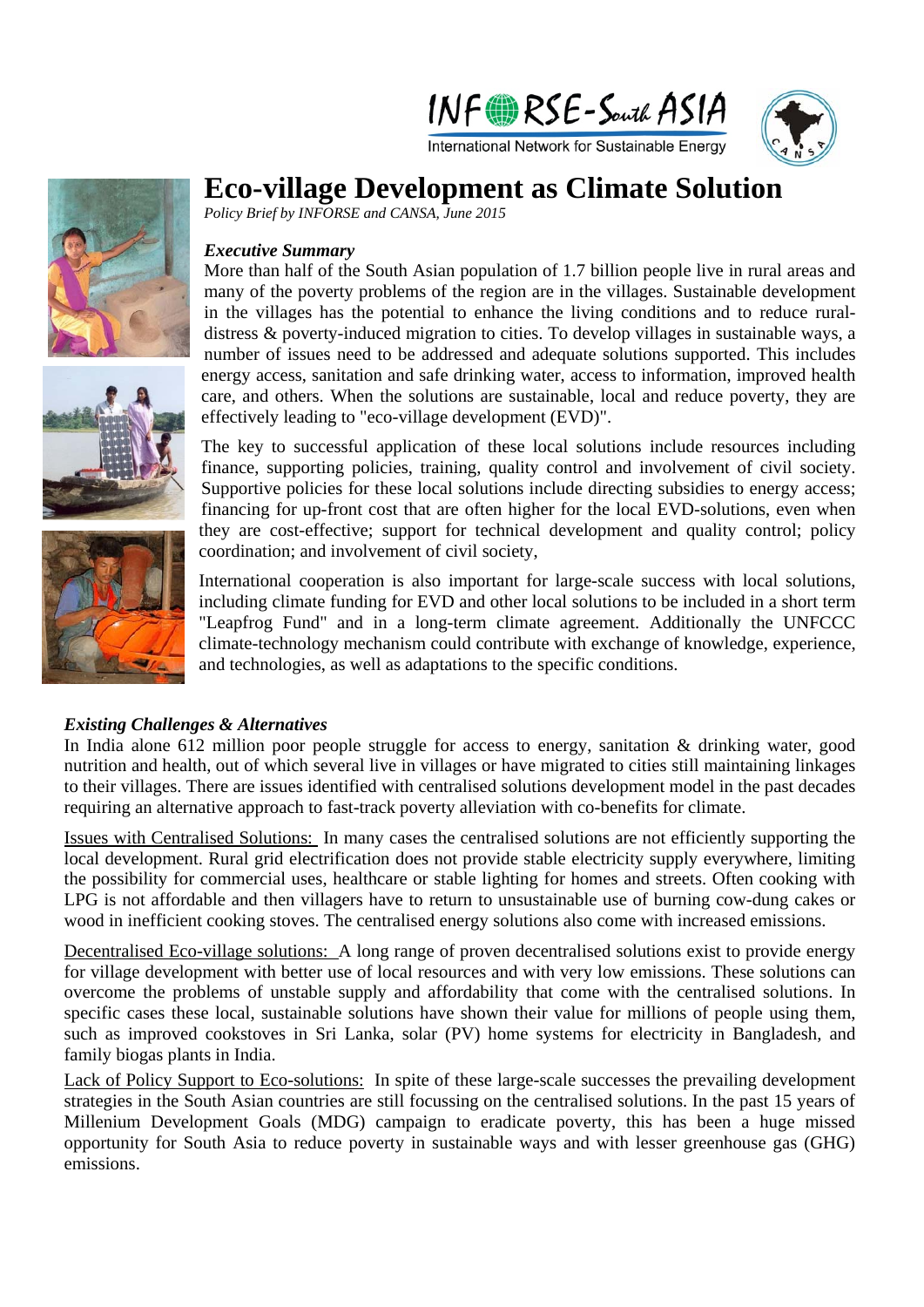



For these reasons we want to increase the focus on local, eco-village development (EVD) solutions, in particular for villages where centralised solutions are unavailable, unreliable, and/or unaffordable. Local EVD solutions must be in focus in the national and regional policies of South Asia as well as on the international agenda.

# *Key to Success of Eco-Local Development*

- Successful dissemination of thousands or even millions of sustainable energy installations shows that the barriers can be overcome. The key to overcoming barriers and to successful application of local solutions to enhance development with poverty reduction include:
- Resources including finance, tax incentives, subsidies, technical staff for local solutions subsidies from fossil fuels must be shifted to energy access through local solutions.
- Policy  $&$  communication support to local solutions by governments and by the international society
- Exchange of knowledge, insights from experiences, and technologies must be promoted along with training, to women particularly who are the actually engaged at the ground level as users that need practical, implementable local solutions. There should also be provisions for availability of spare parts and maintenance.
- Quality of products must be sufficiently high*.*
- Civil society organisations must be involved to bring in their experiences and use their capacities to disseminate solutions. Civil society can also help to ensure transparency and improve outreach to, for instance, women and poor people.

### *Supportive Policy Frameworks*

Development to reduce poverty based on local EVD solutions will require concerted actions at policy level. Some of the policy issues to be addressed to allow development with EVD solutions are:

- **Subsidy and policy reform:** Subsidies to fossil-fuels and for grid extension are far higher than public financial and technical support for local, sustainable solutions. A subsidy  $\&$  policy regime reform is important to encourage uptake of EVD solutions.
- **Financing the up-front costs of installation, training and spare parts:** Even though some local solutions are cost-effective compared with centralised solutions, many poor people cannot afford the up-front cost of installation, spare parts, and training, which is in some cases higher than that of the central alternative, in particular when the latter is subsidised. Financing mechanisms and, in some cases subsidies, typically are needed for large-scale success of local solutions.
- **Financial support for technology development & quality control**: Even though the local sustainable solutions have successfully existed for a few decades, such as Anagi cookstove in Sri anka these solutions are still developing fast. With adequate financing such technological developments open up new local solutions that were not feasible as drivers for development earlier. There is also a need for continued quality control, also of more mature solutions.
- **Cross-sector policy coordination:** There is a need for coherence amongst various laws and policies as well as for coordination amongst various ministries and departments relevant for rural areas administration and development;
- **Engaging the civil society:** There is a need for open & transparent policy frameworks encouraging civil society engagement for wider dissemination of solutions as well as solution to ground challenges.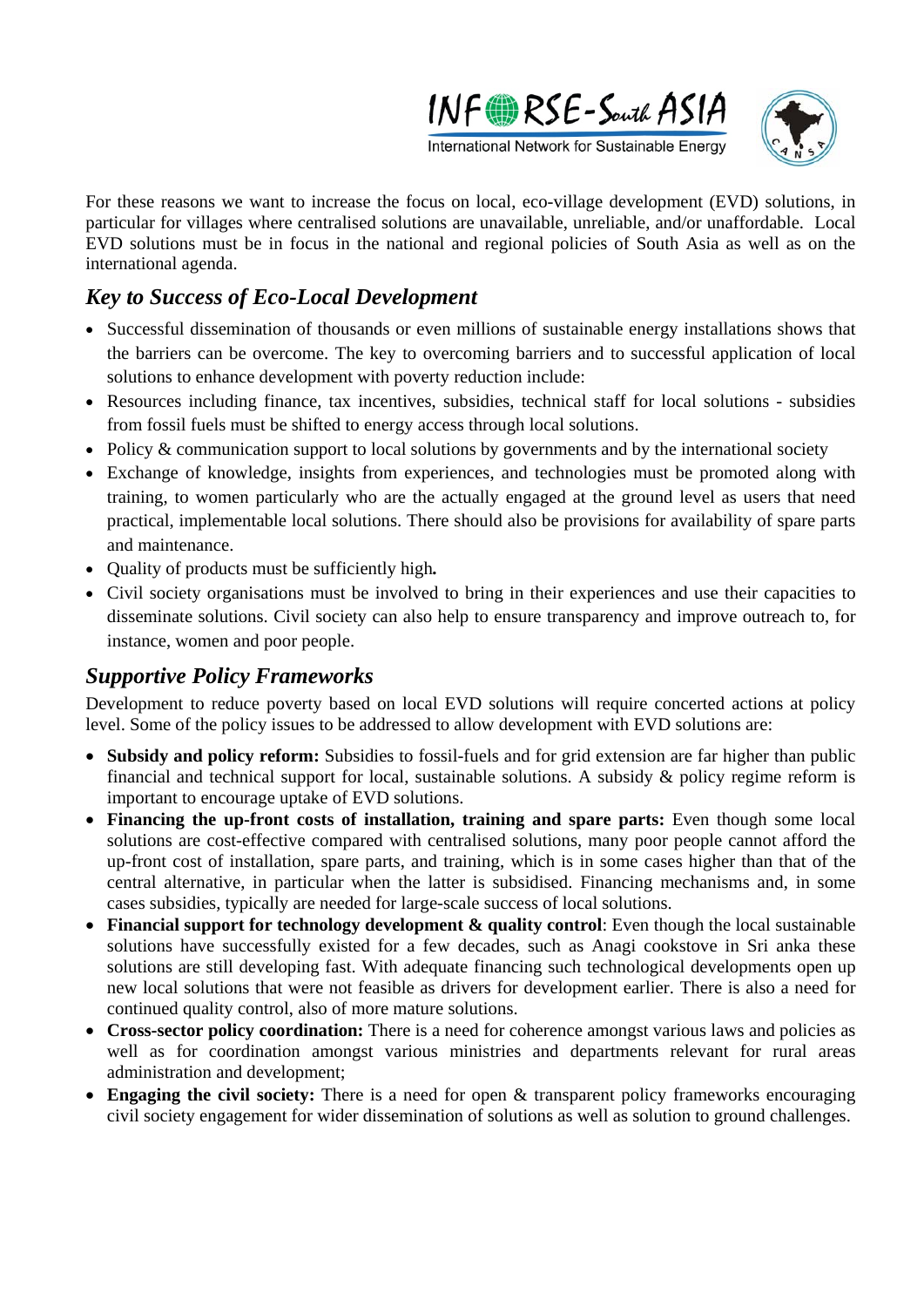



International Network for Sustainable Energy

## *Importance of International Cooperation*

While national and sub-national development programmes must address policy issues to successfully promote development with local solutions, international cooperation is also important for large-scale success.

Climate funding can provide some of the resources for EVD and other local solutions with low greenhouse gas emissions. This should be a priority in the coming long-term climate agreement at COP21, while it should also use existing international aid. In the short term a 'Leapfrog Fund' should be established from global mitigation finance to support South Asia in moving towards a low-carbon economy, with focus on EVD solutions,

The UNFCCC climate-technology mechanism could contribute additionally to the facilitation of the exchange of knowledge, experience, and technologies,. This must include solutions from the North as well from the South. It should also support possible improvements, adaptations, and optimisations of technologies and solutions to the specific national or, eventually, local conditions.



#### **Improved Cookstoves**

Improved cooking stoves can reduce wood use by about 50%, and in places where use of biomass as fuel is a major contributor to greenhouse-gas emissions, increased cooking efficiency is key to reducing  $CO<sub>2</sub>$  emissions. Improved stoves also emit a considerably lower volume of particulates than traditional cooking fires. Around mountain areas with glaciers, their use reduces deposits of black soot from cooking smoke on the ice, another distinct contributor to climate change.

**In South Asia, Sri Lanka's** stove programme stand out as a large-scale success in reducing biomass use with improved cookstoves. Today the stove dissemination is fully commercialised and about 400,000 stoves are produced annually by 185 rural potter families and sold via a network of private traders and sellers dispersed throughout the country. This reduces greenhouse gas emission around 1 mill, tons of  $CO<sub>2</sub>$ -equivalents/year, equal to a about 8% of Sri Lankan CO<sub>2</sub>-emissions from fossil fuel use. External support and consistent efforts of key NGOs and institutions over many years has lead to this remarkable result.



#### **Solar Electricity**

Solar electricity can replace kerosene used for light. It also can replace diesel to power, e.g., pumps, and agricultural machines. In countries where central power supply is based on fossil fuel, especially in the case of coal, solar electricity will also reduce  $CO<sub>2</sub>$  emissions substantially compared with grid connection.

**In Bangladesh Grameen Shakti (GS**) has achieved a milestone by improving the rural livelihood through access to green energy. More than 1.5 million solar home systems have been installed through its microcredit system. Around 10 million people are getting benefit from the systems, and over 350,000 tonnes of  $CO<sub>2</sub>$  are saved each year because of this.